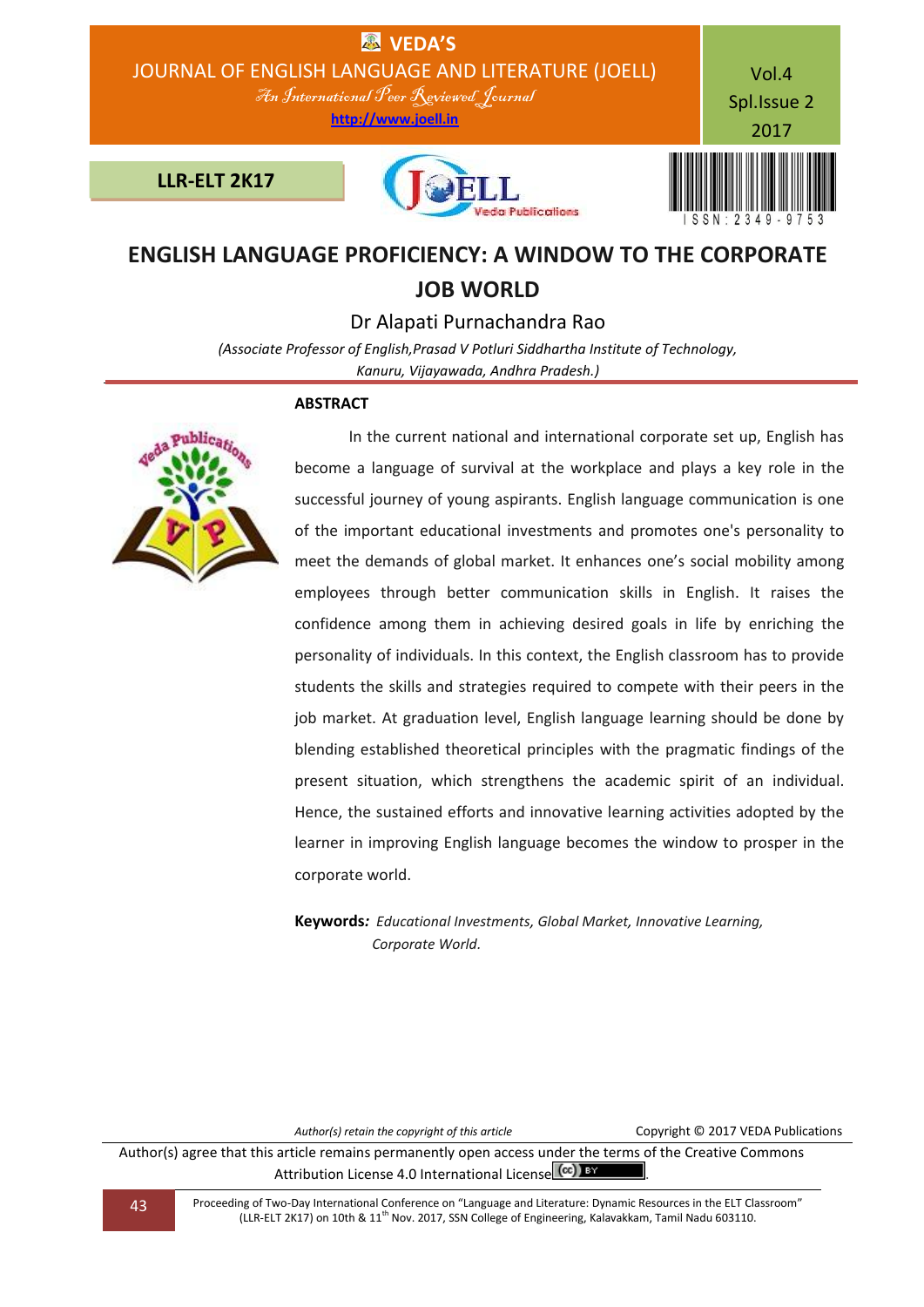Nowadays, students are quite aware of the fact that a sound knowledge of English is indispensable in order to keep themselves abreast of modern developments in science and technology. Students of the present day are living in the world of professional competition. Mere educational qualification does not help them come up with flying colours in the global world. There was a time when English was used mainly for wide communication, but now it is being used for one's successful survival. Even students with a good academic record fail to exhibit knowledge of their respective subjects, mainly because of their poor communication skills in English, both spoken and written forms. Globalization has made the domestic companies look beyond their borders in every country. Since India is emerging as a fast-growing global economy, companies are focusing on the English language skills of candidates who turn up for an interview.

English, throughout its long history, has always been remarkable and open to change. Being the world language, English communication, whether oral or written, needs to go beyond ordinary style, in spite of recognizing that the massive and everchanging English lexicon brings with it many opportunities for confusion. Yet, we need to make a positive approach to integrate communication skills because good usage means using the right words at the right time for the right reasons.

English language communication has always been an important part of the business during the  $21<sup>st</sup>$  century. In this context, many Universities have included English language communication Skills or Business Correspondence as a subject in the curriculum for many professional courses. But the fact is that most of the students do not acquire these skills rightly due to lack of interest and also because of their poor command over the English language. Hence, students of both professional and nonprofessional courses have to attain these skills not to depend on others for correspondence. Thus, knowledge in English language communication helps in selecting just the right words to convey specific thoughts, so that the right word in the right place adds clarity, strength and vitality to any kind of correspondence.

Both teachers and students generally neglect other language skills. Students refer to guidebooks and key books widely available in the market and notes given by teachers in order to clear the examination. Leslie E Sheldon in the article, "Evaluating ELT Text Books and Materials" asserts: This is especially true for the seemingly disconnected snippets of authentic texts or teacher-created worksheets that are a consequence of the 'communicative' approach. Quite simply, it would seem that course books exert a kind of 'backwash' effect. (Sheldon, 238). Furthermore, the teachers who handle the higher Secondary syllabus of BIE are not properly trained to teach Communicative English as most of them are postgraduates in English literature. Very few of them have the ELT background which is essential to teach the Communicative English syllabus that enhances oral skills and writing skills among students.

It is observed that the private sector is establishing its roots all over the world in the name of changed liberalization policies. In order to get success in the profession, one has to compete with one's colleagues having a special expertise to achieve professional growth. In today's world, the ability to use the English language fluently is very much essential to remain successful in employment. The growth of one's career depends on the ability to express English fluently in both written and oral forms. Dr. Meenu Pandey and Dr. Prabhat Pandey in the paper, "Better English for Better Employment Opportunities" asserts: *"*Learning English in a country where it is not a native language opens a number of opportunities for the individual. In today"s corporate world, the need for effective communication has been recognized and accepted more than the technical knowledge" (Pandey, 94). As English is used in most of the countries, proficiency in it is considered to be one of the important employability skills. English language proficiency means the ability to make use of grammatically correct sentences while speaking and writing a draft. The corporate world demands among employees presentation skills, negotiation skills and technical writing skills.

The sort of communication that is used in the corporate job world is business communication. A person gets employment only when he has the

44 Proceeding of Two-Day International Conference on "Language and Literature: Dynamic Resources in the ELT Classroom" (LLR-ELT 2K17) on 10th & 11<sup>th</sup> Nov. 2017, SSN College of Engineering, Kalavakkam, Tamil Nadu 603110.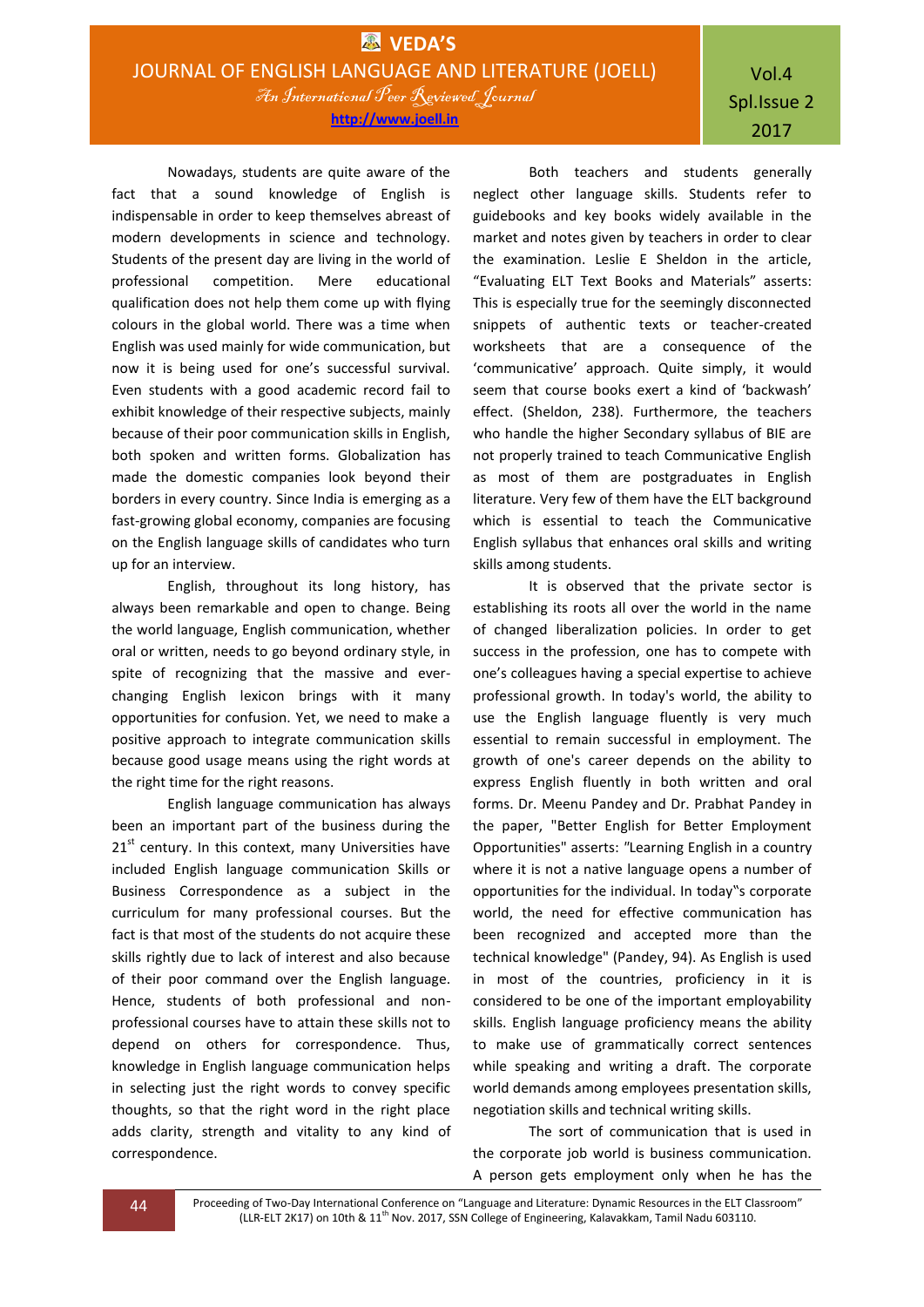required qualification and attitude along with effective communication. One achieves this skill when one transmits and shares the information with clarity, and fruitful content. One is ready to update one's knowledge in one's field of work in accordance with the current demands and developments in one's surroundings. Indeed, companies consider English communication skills as one of the important criteria in any selection process because English connects people in the multi-cultural and multi-lingual set up. Business communication includes both verbal communication and non-verbal communication. Companies today concentrate more, however, on verbal communication i.e. oral and written forms of communication. T. Bhaskar David in his article, "The importance of speaking English to Rural students" states: "Despite continued pressure from nationalists, English remains at the heart of Indian society. It is widely used in the media, in Higher Education and in government proceedings and therefore remains a common means of communication, both among the ruling classes, and between speakers of mutually unintelligible languages" (David, 2).Hence, it is an urgency for the aspirants to enhance business communication to prosper at work place.

## **1. ORAL COMMUNICATION SKILLS**

Oral Communication skills can be enhanced among students when they are given much opportunity to participate in many practice sessions for the task-based activities. In this context, the experts say that the teacher talk time (T3) should be minimized throughout the sessions in the English language communication skills laboratory. The teacher has to fill the gaps only when the student is unable to make use of apt expression following and in his/her presentation. Prachi Verma and Saumya Bhattacharya in the paper, "How English-speaking skills are keeping Indian engineers away from their dream jobs" states: "Poor spoken English may be keeping a large number of India's engineers from landing some of the best paid jobs in the country" (Verma, 1).

The activities that the student has to focus on to improve oral skills are Public Speaking, JAM, Debate, Situational dialogues, Group Discussion, and Mock interviews.

**a) Public Speaking:** It is observed that most employees and administrators try to learn their Public Speaking skills because they feel their success at work place depends on English language proficiency and body language. In order to grow in their job and get promotion, an employee has to communicate effectively.

**b) JAM (Just A Minute):** JAM sessions helps in time management, when an employee is in a rush to communicate effectively that the business needs. Jam sessions can be designed quickly. They also create an environment in which people learn from one other in a collaborative social learning experience through organizing ideas and language.

**c) Debate:** Debate helps aspirants to improve argumentative skills having emotional balance. It further assesses an individual's problem solving skills, and strong communication skills in any situation. It conveys whether a person has the ability to collaborate with their colleagues through persuasive techniques while executing a professional task.

**d) Situational Dialogues:** Situational Dialogues help aspirants know how to deal with clients in a convincing manner using the appropriate body language. They make job seekers learn how to introduce, apologize and invite others in formal and informal situations. Besides appearance and attitude, they exhibits a person's ability, whether he derives impression from others or not.

**e) Group Discussion:** Group Discussion is really helpful for people to improve their speaking skills, leadership skills, communication skills, initiation and team work capabilities which are necessary for the job seekers as well. It helps to test not only the knowledge but also the listening skills, critical thinking, analytical skills, logical thinking and group dynamics of individuals.

**f) Mock Interviews:** Mock Interviews help us understand corporate etiquette. They help aspirants in coping with stress and anxiety in the selection process, and in becoming familiar with the situation in the interview room. They make them get constructive feedback in the form of suggestions from the teacher before facing the interview.

## **2. WRITTEN COMMUNICATION SKILLS**

Writing skill has to be improved only at secondary level education. In this context, workbooks

**45** Proceeding of Two-Day International Conference on "Language and Literature: Dynamic Resources in the ELT Classroom" (LLR-ELT 2K17) on 10th & 11<sup>th</sup> Nov. 2017, SSN College of Engineering, Kalavakkam, Tamil Nadu 603110.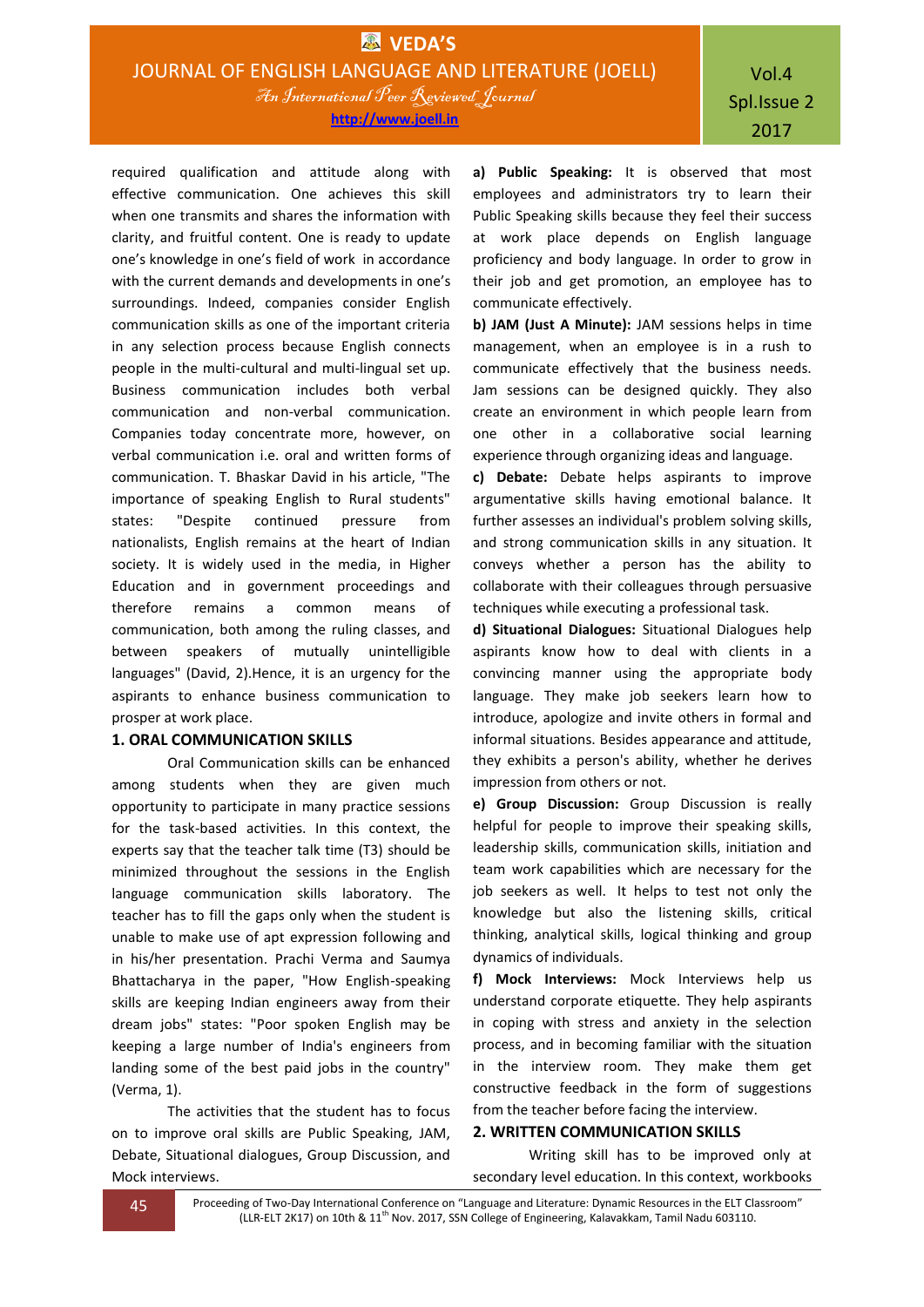enhance the necessary skills among the students for the writing part of English language. L.A. Hill in his essay, "Principles of Good Writing" states: "You learn to write by writing. It is no good waiting until you have an inspiration before you write" (Hill, 30). Through persistent diligence, one can develop writing skills when it becomes a habit. Most of the prominent companies complain that the employees are unable draft their communiqués well.

The activities that a student has to focus on to improve their writing skills are Letter-writing, Emails, Report writing, Essay writing, Proposals, etc.

**a) Letter Writing:** Letter writing helps job-seekers to communicate effectively. It helps them in communicating the official information at work place. While making business dealings, if a person exhibits good drafting skills, it represents the company's image and the person's proficiency in English. Though the aspirants may not write a letter for communication, at least they have to learn how to write a cover letter while applying for a job along with Resume.

**b) Emails:** In today's campus drives, some companies are testing the writing skills of a student by giving Email exercises while conducting online tests. As an employee, a person has to share much information with superiors and subordinates through emails in the information age. It is observed that software companies are struggling in this aspect as most of the employees are unable to communicate promptly and appropriately.

**c) Report Writing:** Report writing is also a means of internal communication within an organization among employees. It helps to report on existing problems that affect the operations of a business. It provides the employer information about the daily running of the business and helps them work out methods of solving current problems in the business. Thus, an aspirant has to focus on how to enhance reporting skills to prosper at work place.

**d) Essay Writing:** In essay writing, students are given a single topic related to current affairs and general topics etc. They test topic relevancy, English proficiency, grammar, and the creativity of an individual. Hence, a student has to update their knowledge about everyday happenings in the society.

It helps improve their writing skills with which they will flourish in his profession.

**e) Proposals:** Proposals are exclusively written as a call to action to get an individual or a group to do something. Real life examples include proposals to receive grants, do projects, purchase products, or consider specific improvements to an organization, product, methodology, or service. As a proposal must be highly persuasive, it must be written with its planned audience uppermost in mind. The writer must strive to identify the need at hand as well as to explain the future plan of action. It is one of the required skills for an aspirant in order to grow in their profession.

Lack of good oral and writing skills is a great barrier to a successful future. It becomes effective, when and if students are actively involved in the practice sessions so that many opportunities should be offered to them in the classroom. Jabbar Al Muzzamil Fareen in his article, "English for Placement Purposes: Developing a Needs Based Course for Meeting the Employment Demands of IT Industries" states:

Students generally prefer to have a fullfledged communicative course where they can

improve their discursive skills through job related oral and written tasks. Though the present academic course aims at providing practice to develop relevant communication skills to seek placement, it is more concerned to develop listening and speaking skills. Students realize that they need to undertake an intensive interactive communicative course that helps them to acquire relevant employability skills and to sustain their career prospects in their domain industries" (Fareen, 53).

Further, a language is best learnt when the learners are actively involved in the four macro-skills, with more emphasis more on productive skillsspeaking and writing. Challenging and task-based exercises help students achieve their competency in these areas. Remarkable changes are emerging in all disciplines of science, engineering and technology. Therefore, developing excellent oral and writing skills are absolutely essential for students of engineering and other technical disciplines so as to have a successful and prosperous career in the chosen field.

46 Proceeding of Two-Day International Conference on "Language and Literature: Dynamic Resources in the ELT Classroom" (LLR-ELT 2K17) on 10th & 11<sup>th</sup> Nov. 2017, SSN College of Engineering, Kalavakkam, Tamil Nadu 603110.